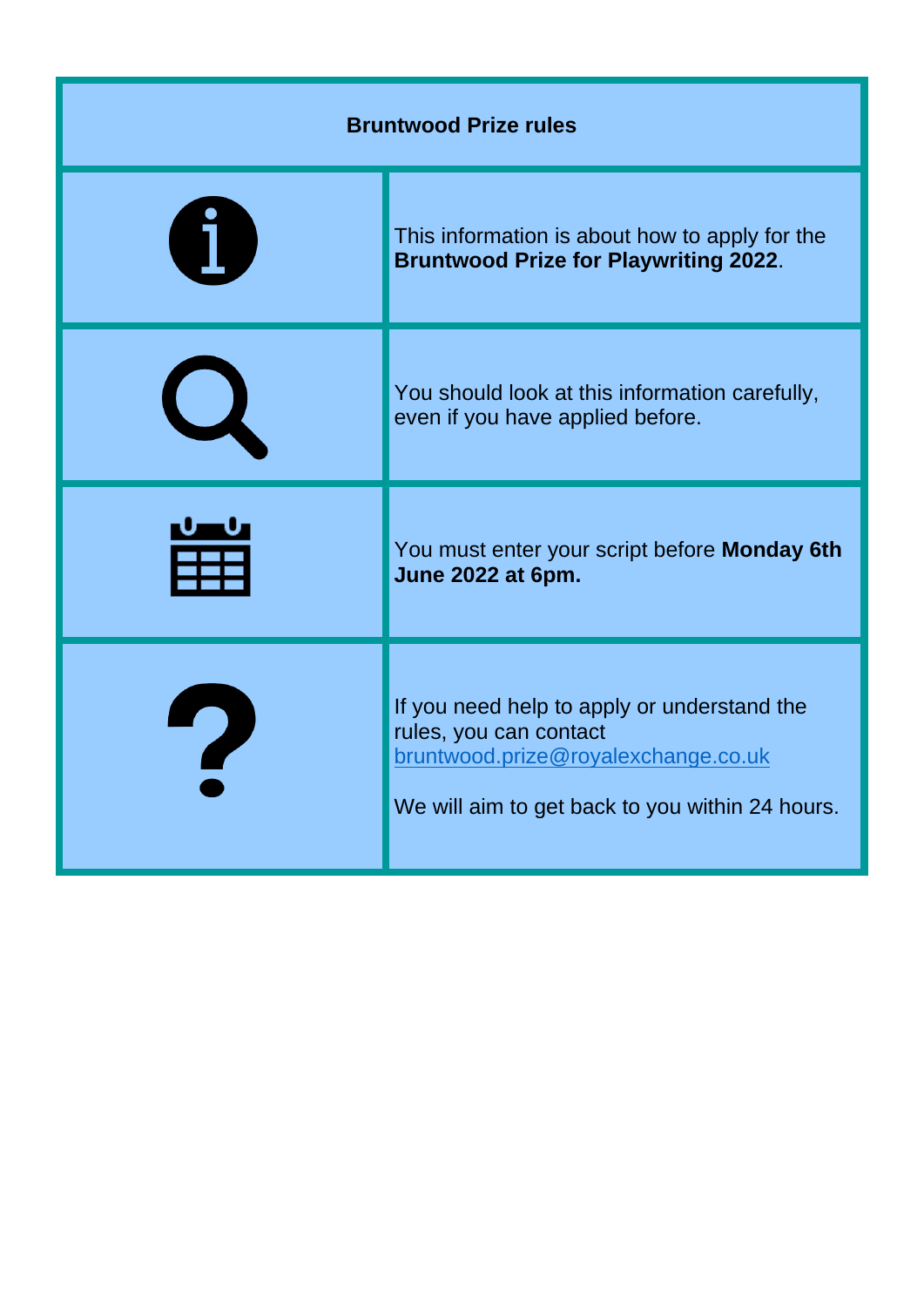| Who can enter? |                                                                                                                                                                                                                                                                                                                                                                                   |
|----------------|-----------------------------------------------------------------------------------------------------------------------------------------------------------------------------------------------------------------------------------------------------------------------------------------------------------------------------------------------------------------------------------|
|                | You can enter the Bruntwood Prize Award and<br>Judges Award if you live in<br>the UK<br>the Republic of Ireland<br><b>British Overseas Territory</b><br>or if you have a British Forces Post Office<br>address.                                                                                                                                                                   |
|                | You can only enter the Bruntwood Prize<br>International Award if you have been invited to.                                                                                                                                                                                                                                                                                        |
|                | You can enter the North West Original New<br>Voice Award and Residency if you:<br>live in the North-West of England. You<br>$\bullet$<br>can see what this means here-<br>https://www.artscouncil.org.uk/sites/defau<br>It/files/download-<br>file/Map area boundaries.pdf<br>have not had a full-length play produced<br>for 12 performances or more in a<br>professional venue. |
|                | You must be 16 or over.<br>There is no maximum age.                                                                                                                                                                                                                                                                                                                               |
|                | You can not enter a script if you have ever won<br>a Bruntwood competition before.<br>You are allowed to enter if you have entered<br>before and been on the Shortlist or the Longlist.<br>The Shortlist and Longlist are explained later in<br>this document.                                                                                                                    |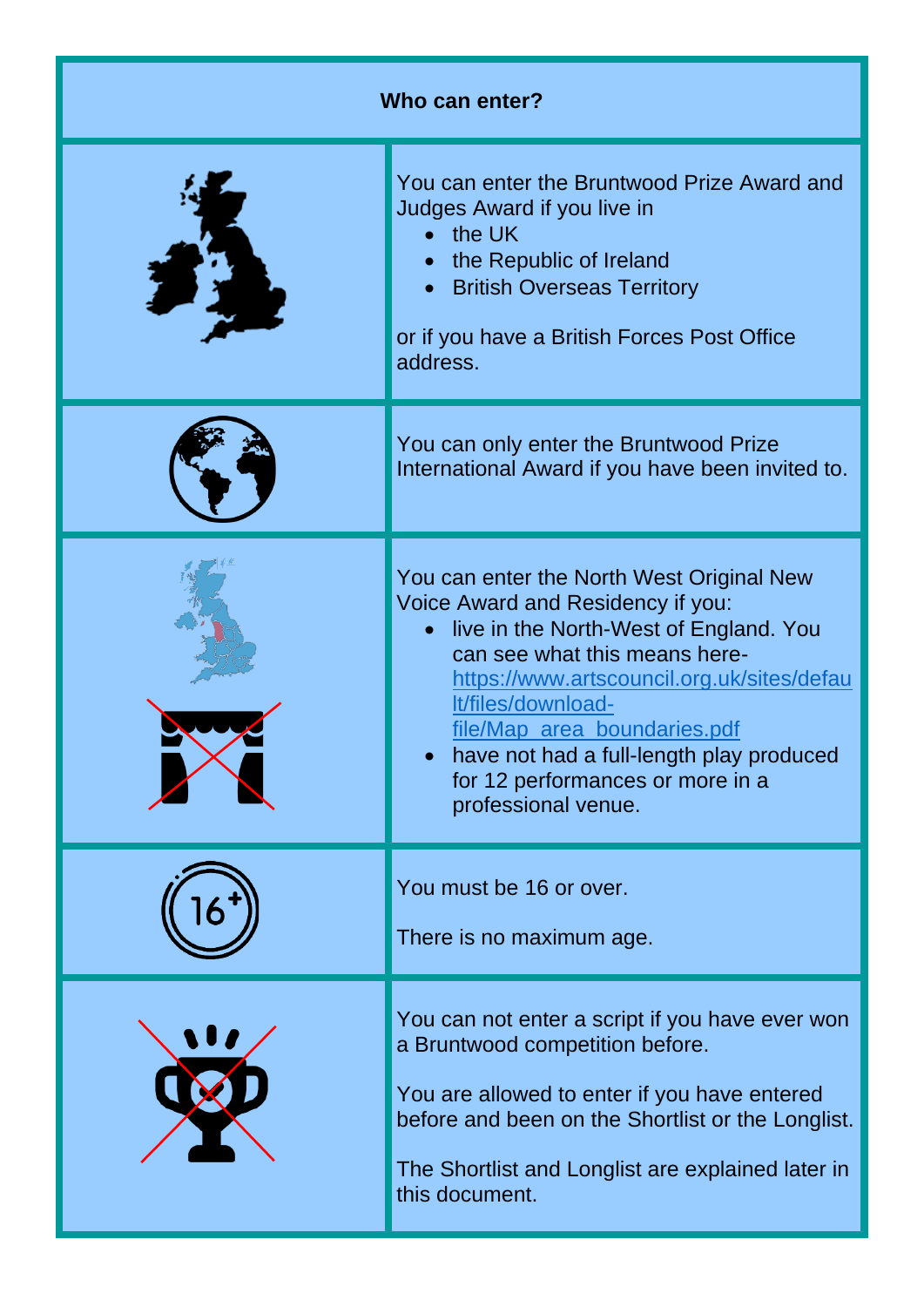| <b>About your script</b> |                                                                                                                                                                                                                                                                                                                         |
|--------------------------|-------------------------------------------------------------------------------------------------------------------------------------------------------------------------------------------------------------------------------------------------------------------------------------------------------------------------|
|                          | You will enter your script anonymously. This<br>means the judges will read the scripts without<br>knowing who wrote them.<br>You should not put your name or contact<br>details on your script. You should not put<br>your agent's name on your script.<br>You can lay out the text in your script however<br>you like. |
|                          | You can enter a play that you have written<br>together with someone else.                                                                                                                                                                                                                                               |
|                          | You must own all the rights to your script.                                                                                                                                                                                                                                                                             |
|                          | Your play must not be attached to any other<br>theatre or company.<br>Your play must not have been performed or<br>produced professionally before.                                                                                                                                                                      |
|                          | Your play must be an hour long or more.<br>You should read your script out loud to make<br>sure it is long enough.                                                                                                                                                                                                      |
|                          | Your script can not be:<br>a play or musical that already exists that<br>you have adapted or translated<br>a play written just for young audiences                                                                                                                                                                      |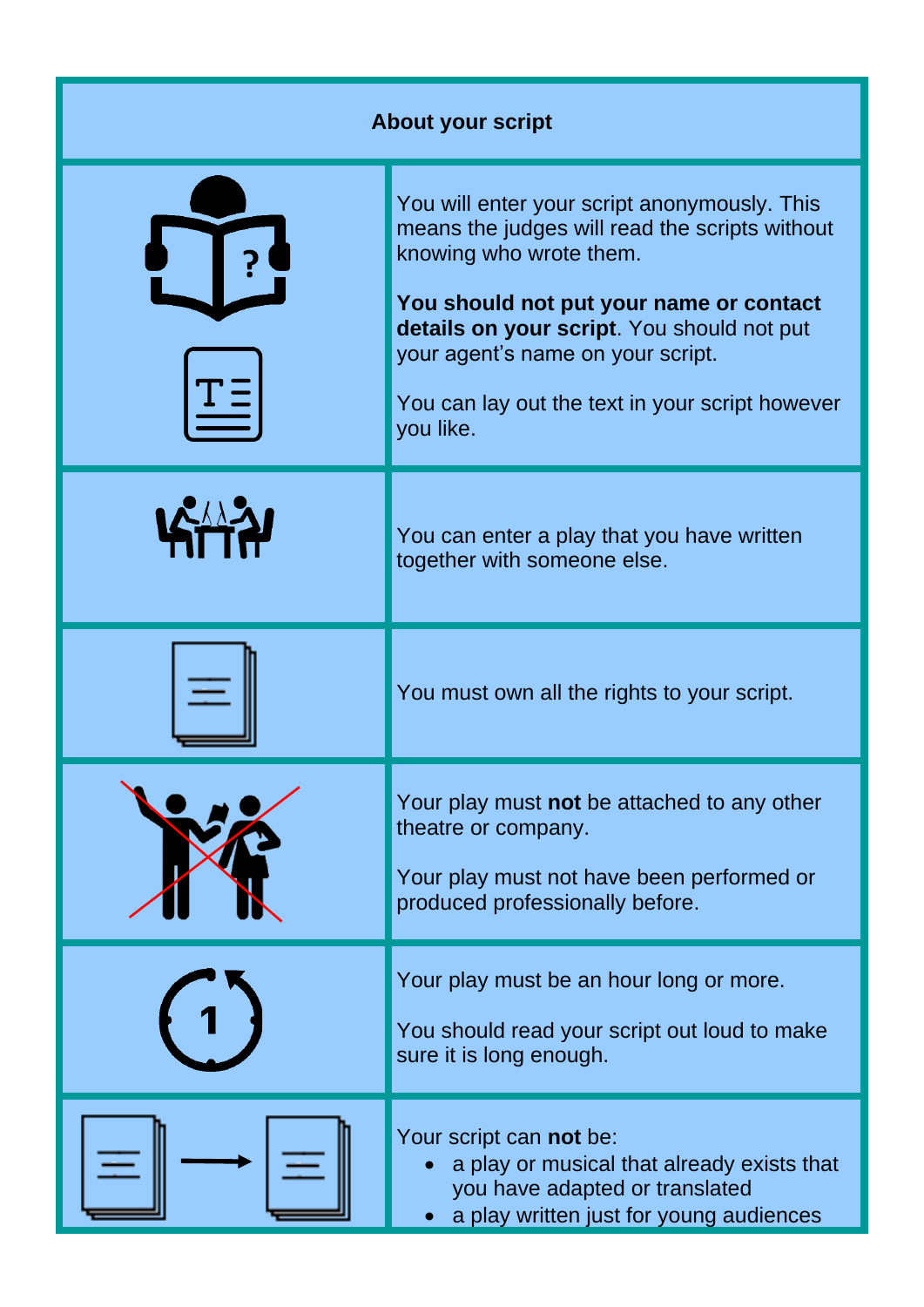| <b>The Longlist</b> |                                                                                                                                                                                                   |
|---------------------|---------------------------------------------------------------------------------------------------------------------------------------------------------------------------------------------------|
|                     | You must enter your script before Monday 6th<br>June, 2022 at 6pm.                                                                                                                                |
|                     | We will not be able to tell you if we have read<br>your script before September 2022.                                                                                                             |
| 100                 | The top 100 scripts is called the Longlist.                                                                                                                                                       |
|                     | We will announce the Longlist in September<br>2022. The list will be on this website.<br>If your play is in the Longlist we will give you<br>feedback. We will do this before the end of<br>2022. |
|                     |                                                                                                                                                                                                   |
|                     | When the Longlist is announced, the judges will<br>still not know who wrote which script.<br>This is why we will announce the list on this<br>website and not by email to you.                    |
|                     | We can not give feedback on scripts that are<br>not in the Longlist.                                                                                                                              |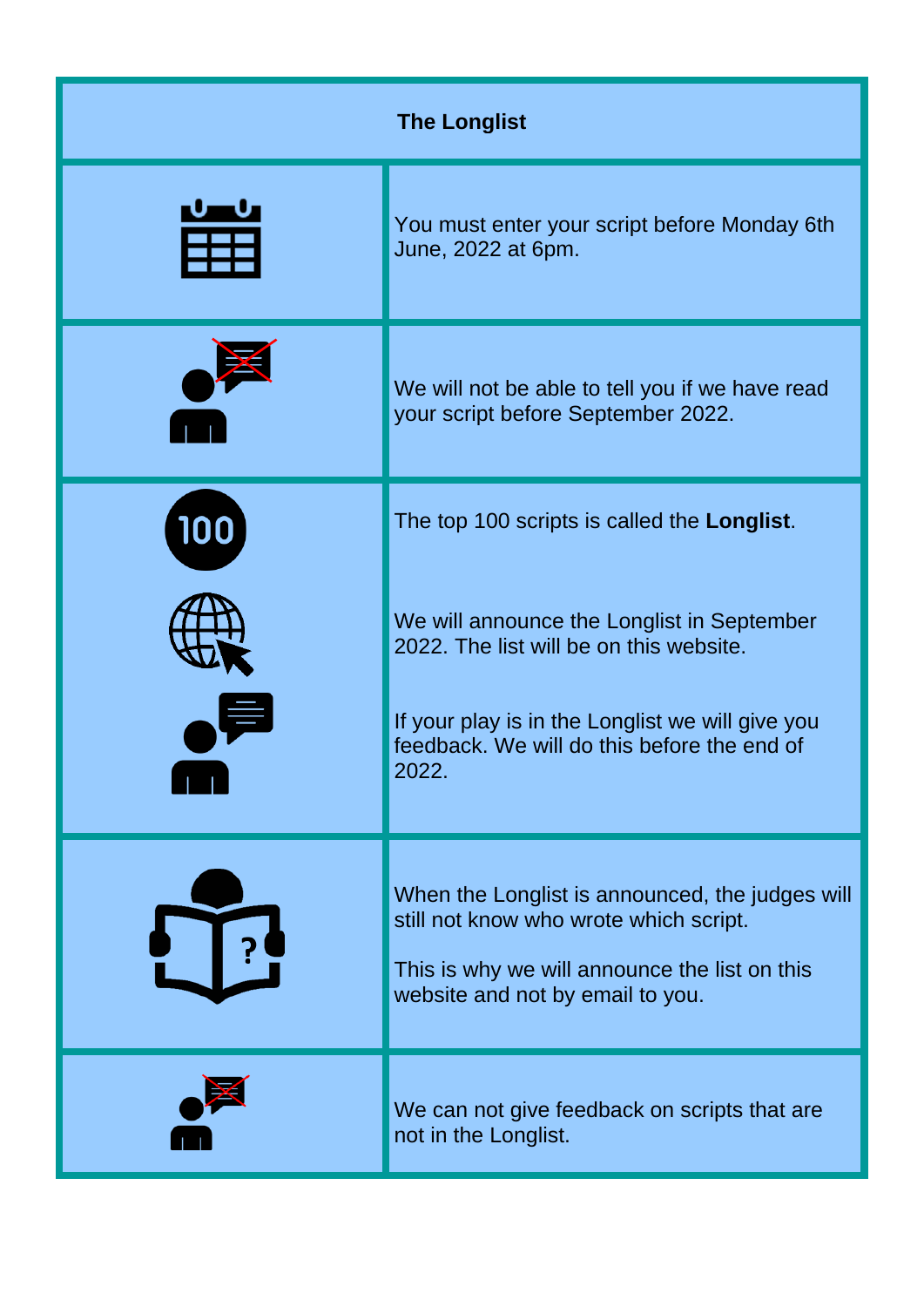| <b>The Shortlist</b> |                                                                                                                                                                                                                                                                                                                                                                                                                                       |
|----------------------|---------------------------------------------------------------------------------------------------------------------------------------------------------------------------------------------------------------------------------------------------------------------------------------------------------------------------------------------------------------------------------------------------------------------------------------|
| D                    | The Shortlist is a list of the judges' top 15 plays.<br>If you are in the Shortlist we will contact you by<br>phone.                                                                                                                                                                                                                                                                                                                  |
| $\ddot{\mathbf{Q}}$  | If you are in the Shortlist you will be invited to<br>the award ceremony.<br>This will be in November 2022.                                                                                                                                                                                                                                                                                                                           |
|                      | If your play wins one of the prizes, your script<br>will be under option to the Royal Exchange<br>Theatre for 2 years.<br>This means that the Royal Exchange Theatre<br>might produce your play in the 2 years.<br>Nobody else can produce your play while it is<br>under option to the Royal Exchange Theatre.<br>Being under option does not mean your play<br>will definitely be produced by the Royal<br><b>Exchange Theatre.</b> |
|                      | If the Royal Exchange Theatre does produce<br>your play, you will not receive fees for writing<br>the script. You will get the prize money instead.<br>You will still get money from box office and a<br>fee for attending rehearsals.                                                                                                                                                                                                |